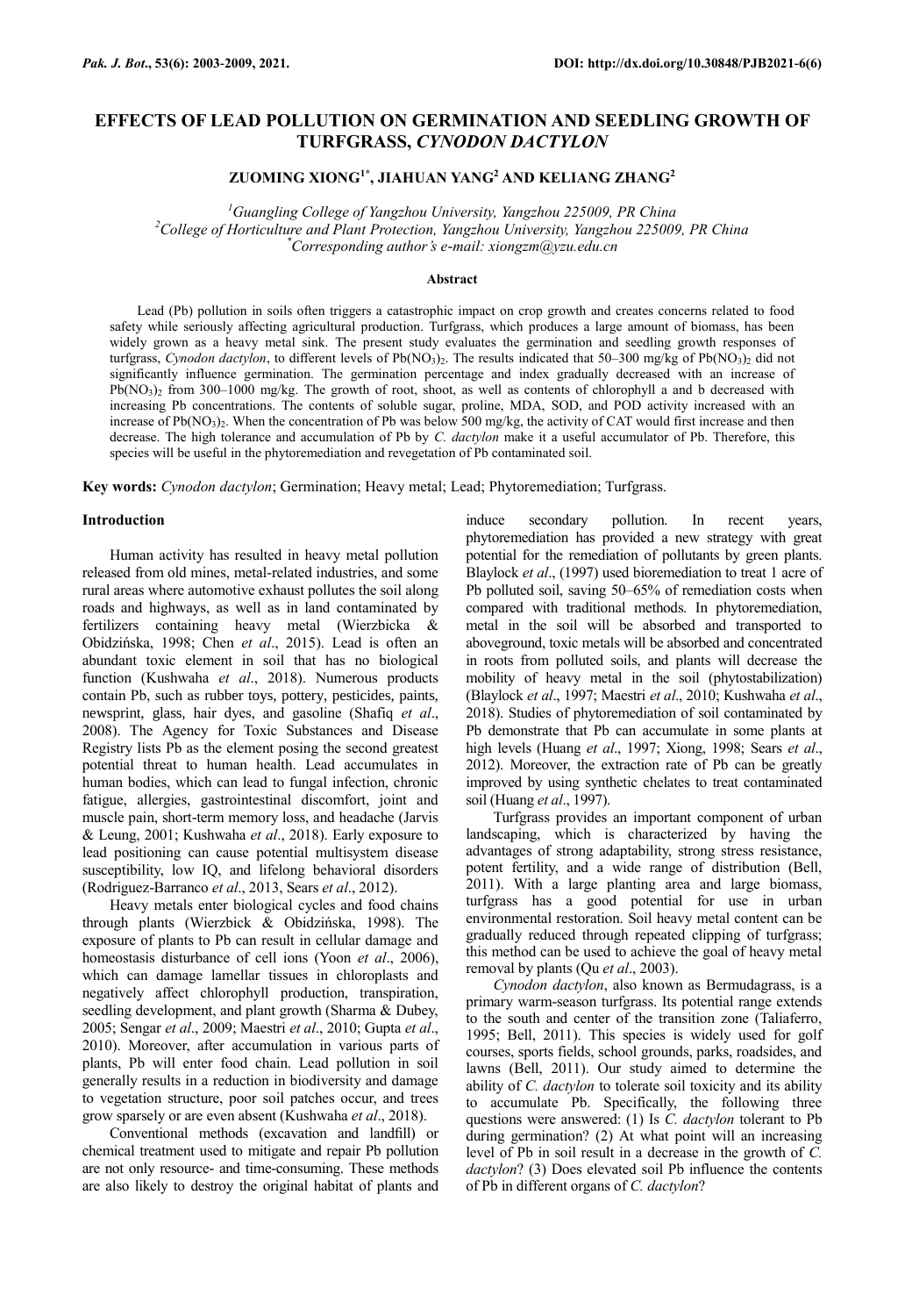# **Materials and Methods**

**Seed collection:** Freshly matured caryopsis (seeds) of *C.*  dactylon "Bermuda" (hereafter *C. dactylon*) were collected from the campus of Yangzhou University (32°23'23"N, 119°25'10"E; 10 m a. s. l) in early September 2018. Before the experiment, seeds were dried in room conditions (20– 25°C). Seed germination experiments were carried out within two weeks after seed collection.

**Measurement of the effect of Pb(NO3)2 on germination of** *C. dactylon* **seeds:** Germination experiments were started on September 18, 2018. The seeds were placed in 5 cm Petri dishes. Next, 2.5 mL of 50, 100, 300, 500 and 1000 mg/kg  $Pb(NO<sub>3</sub>)<sub>2</sub>$  and distilled water was used to moisten the filter paper. Four replicates of 25 seeds were used in each  $Pb(NO<sub>3</sub>)<sub>2</sub>$  concentration. Each dish was sealed with parafilm and then the dishes were incubated under a 12/12 h light/dark at 15/25°C for 30 days. A radicle length of  $\geq$ 1 mm was the standard used to indicate germination. The velocity of germination was calculated following the method of Jiang *et al*., (2018). Seed variability were determined based on Baskin *et al*., (2014) at the end of each experiment.

**Effect of Pb** $(NO<sub>3</sub>)<sub>2</sub>$  on *C. dactylon* seedling growth and **pigment contents:** After 30 days of germination in Petri dishes, seedlings *C. dactylon* were collected and separated into roots and shoots. Root and shoot length of each seedling were measured with a Vernier caliper, and the root/shoot length ratio was calculated. The chlorophyll (Chl) a and b content were measured by spectrophotometry with wavelengths of 663, 645, and 470 nm according to the methods of Lichtenthaler (1987).

**Effect of Pb(NO3)<sup>2</sup> on the activities of SOD, CAT, and POD of** *C. dactylon* **seedlings:** After 30 days of germination in Petri dishes, activities of SOD, CAT and POD were assayed [For more detail see [García-Limones](https://onlinelibrary.wiley.com/doi/full/10.1111/j.1744-7909.2008.00769.x#b12) *et al*., [\(2002\)\]](https://onlinelibrary.wiley.com/doi/full/10.1111/j.1744-7909.2008.00769.x#b12). The activity of SOD was assayed according to its ability to inhibit the photochemical reduction of nitro blue tetrazolium. Ten mM permanganate titration was used to measure the residual  $H<sub>2</sub>O<sub>2</sub>$  in the reaction solution and estimate the activity of CAT. Peroxidase activity was determined by the absorbance change rate of the reaction solution at 470 nm.

**Effect of Pb(NO3)<sup>2</sup> on the soluble sugar, proline, and MDA content of** *C. dactylon* **seedlings:** After 30 days of germination in Petri dishes, soluble sugar and proline content were measured spectrophotometrically at 630 nm and 520 nm, respectively, according to Li (2000). MDA content was assayed according to Duan *et al*., (2005) and Jiang *et al*., (2018).

**Pb accumulation of** *C. dactylon* **plants:** After germination fresh seedlings were washed with tap water, divided into roots and shoots, and dried in an oven for 48 h at 75°C. Each dried sample was ground, digested in concentrated  $HNO<sub>3</sub>$  for 12 hours, then Pb content was determined according to Xiong (1998).

**Statistical analysis:** Percentage data were arcsin transformed prior to further analysis. The effects of different Pb concentrations on germination, root and shoot length, chlorophyll content, soluble sugar, proline, and MDA, activities of SOD, CAT, and POD, and the concentration of Pb in plant tissues were tested through one-way analysis of variance. If analysis of variance indicated significant effects  $(p<0.05)$ , the differences between treatments were determined by carrying out Duncan's test.

# **Results**

**Effects of Pb(NO3)<sup>2</sup> on germination of** *C. dactylon* **seeds:** The germination percentage and index of *C. dactylon* seeds were significantly affected by the  $Pb(NO<sub>3</sub>)<sub>2</sub>$  concentration. Germination percentages and indices decreased as  $Pb(NO<sub>3</sub>)<sub>2</sub>$  concentrations increased (Fig. 1). As the concentration of  $Pb(NO<sub>3</sub>)<sub>2</sub>$  increased from 0 to 1000 mg/kg, the germination percentage of *C. dactylon* seeds decreased from 91% to 27%. At low or moderate concentrations of  $Pb(NO<sub>3</sub>)<sub>2</sub>$  (50–300 mg/kg), the germination percentage of *C. dactylon* seeds remained high (>80%). The regression between the germination of *C. dactylon* seeds and the concentrations of  $Pb(NO<sub>3</sub>)<sub>2</sub>$ was:  $y = 94.47 - 0.06x$  ( $R^2 = 0.97$ ). The critical (at ≥50%) germination) and limit (0% germination) values in the simulation were 741 mg/kg and 1574 mg/kg.



Fig. 1. Effect of  $Pb(NO<sub>3</sub>)<sub>2</sub>$  on germination percentages (A) and germination index (B) of *Cynodon dactylon* seeds. Different letters indicate significant differences in germination percentages or germination index among different  $Pb(NO<sub>3</sub>)<sub>2</sub>$ concentrations with Duncan's test  $(p<0.05)$ .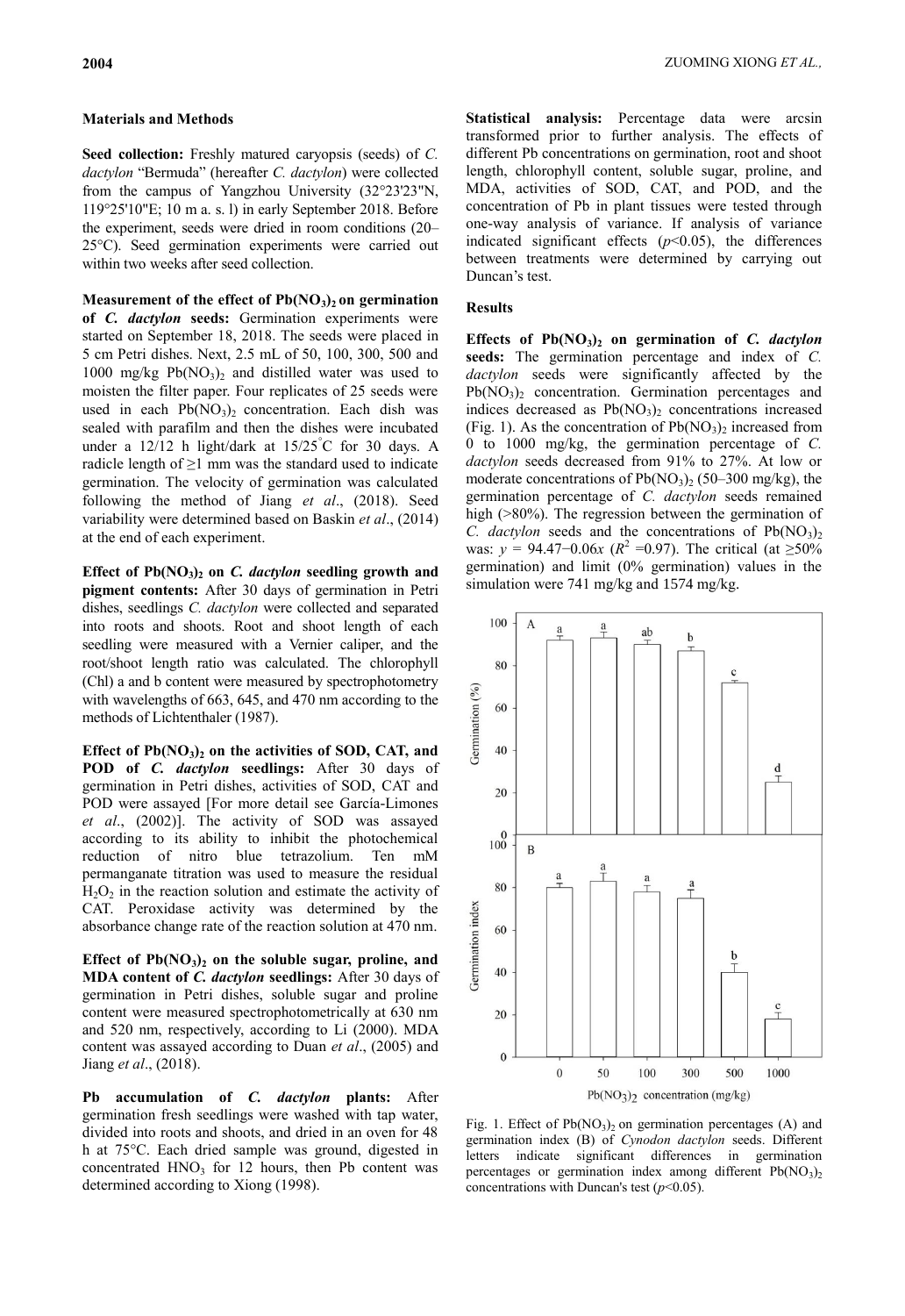

Fig. 2. Effect of Pb(NO<sub>3</sub>)<sub>2</sub> on root length (A), shoot length (B) and root/shoot length ratio (C) of *Cynodon dactylon* seeds. Different letters indicate significant differences in each measures among different  $Pb(NO<sub>3</sub>)<sub>2</sub>$  concentrations with Duncan's test ( $p<0.05$ ).

**Effects of Pb(NO3)<sup>2</sup> on** *C. dactylon* **seedling growth and pigment content:** Root and shoot length and their ratio in *C. dactylon* were significantly affected by  $Pb(NO<sub>3</sub>)<sub>2</sub>$ concentration. With an increase of  $Pb(NO<sub>3</sub>)<sub>2</sub>$ concentration, length of root (Fig. 2A), and root/shoot length ratio (Fig. 2C) decreased significantly. However, length of shoot did not differ with 0–100 mg/kg  $Pb(NO<sub>3</sub>)<sub>2</sub>$ , but only decreased at 300, 500, and 1000 mg/kg  $Pb(NO<sub>3</sub>)<sub>2</sub>$  (Fig. 2B). When compared with 0 mg/kg  $Pb(NO<sub>3</sub>)<sub>2</sub>$ , the reductions of length of root, shoot, and root/shoot length ratio were 97.03%, 50.06% and 96.15% under 1000 mg/kg  $Pb(NO<sub>3</sub>)<sub>2</sub>$ , respectively.

Chlorophyll a was not affected by 50, 100, 300 mg/kg concentrations of  $Pb(NO<sub>3</sub>)<sub>2</sub>$  (Fig. 3A). However, for seedlings grown at 500 and 1000 mg/kg  $Pb(NO<sub>3</sub>)<sub>2</sub>$ , Chl a decreased significantly. Chlorophyll b was significantly affected by  $Pb(NO_3)$  concentration. With the increase of  $Pb(NO<sub>3</sub>)<sub>2</sub>$  concentration, the contents of Chl b decreased significantly (Fig. 3B). When compared with 0  $mg/kg Pb(NO<sub>3</sub>)<sub>2</sub>$ , the reductions of Chl a and Chl b were 74.20% and 49.18% under 1000 mg/kg  $Pb(NO_3)_2$ , respectively.

**Effects of Pb(NO3)<sup>2</sup> on the activities of SOD, CAT, and POD of** *C. dactylon* **seedlings:** Activities of SOD, CAT, and POD of *C. dactylon* seedlings were significantly affected by  $Pb(NO<sub>3</sub>)<sub>2</sub>$  concentration. The SOD activities of *C. dactylon* seedlings increased with increasing concentrations of  $Pb(NO<sub>3</sub>)<sub>2</sub>$  (Fig. 4A). Compared with seedlings grown in distilled water, SOD activities increased by 90%, 64%, 129%, 101%, and 104% at 50, 100, 300, 500, and 1000 mg/kg  $Pb(NO<sub>3</sub>)<sub>2</sub>$ , respectively. Catalase activity displayed an increasing trend at 0–500 mg/kg Pb( $NO_3$ )<sub>2</sub>, and decreased at 1000 mg/kg Pb( $NO_3$ )<sub>2</sub>. When the concentration of  $Pb(NO<sub>3</sub>)<sub>2</sub>$  was 500 mg/kg, CAT activity increased 87.11%. However, it reduced by 12.54% at 1000 mg/kg (Fig. 4B). The POD activity increased with an increase of  $Pb(NO<sub>3</sub>)<sub>2</sub>$  concentration (Fig. 4C), increasing by 169.57% at 500 mg/kg  $Pb(NO<sub>3</sub>)<sub>2</sub>$ (Fig. 4C).



Fig. 3. Effect of  $Pb(NO<sub>3</sub>)<sub>2</sub>$  on chlorophyll a content (A) and chlorophyll b content (B) of *Cynodon dactylon* seedlings. Different letters indicate significant differences in each measures among different  $Pb(NO<sub>3</sub>)<sub>2</sub>$  concentrations with Duncan's test  $(p<0.05)$ .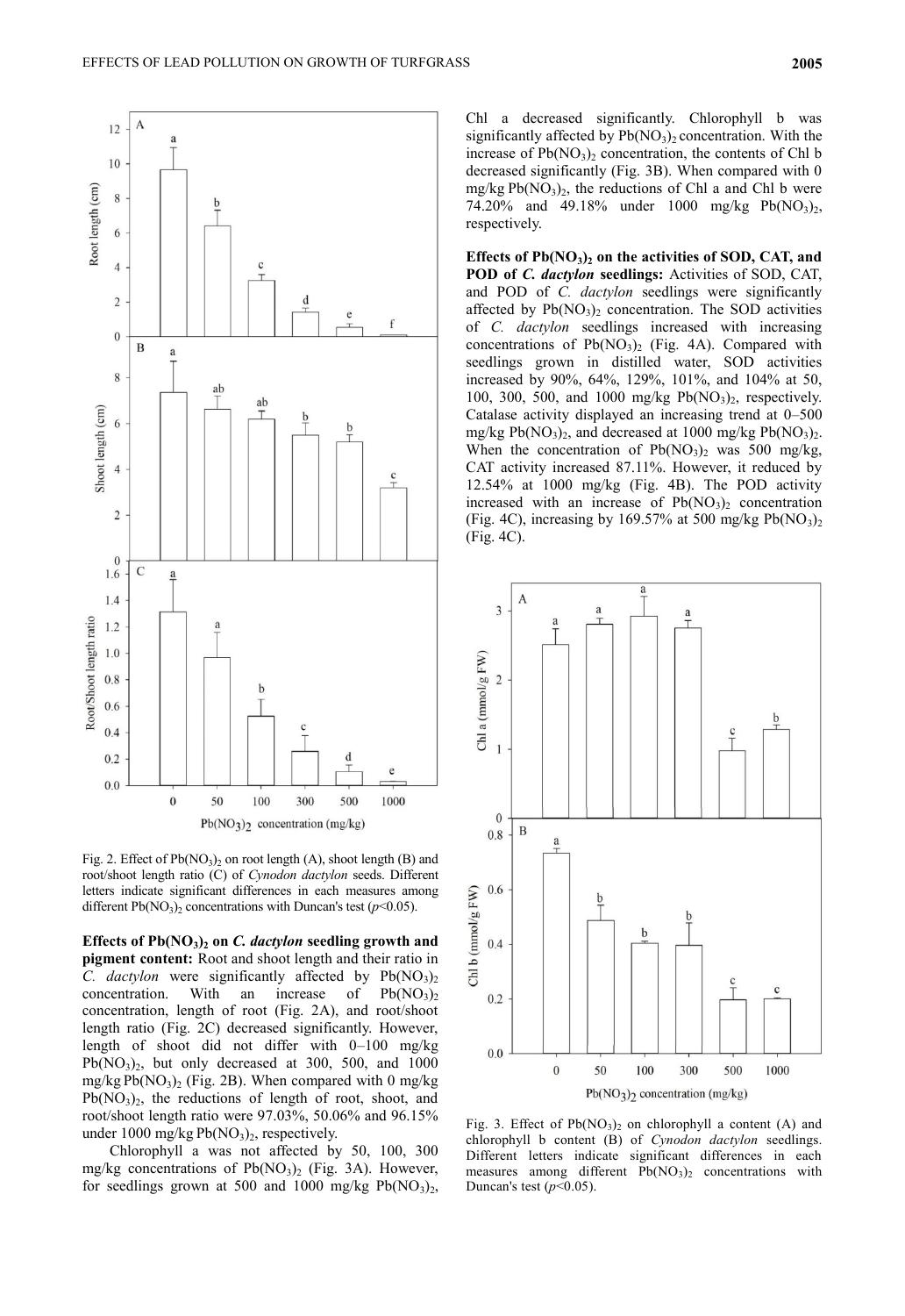

Fig. 4. Effect of  $Pb(NO<sub>3</sub>)<sub>2</sub>$  on the activities of SOD (A), CAT (B), and POD (C) of *Cynodon dactylon* seedlings. Different letters indicate significant differences in each measures among different  $Pb(NO<sub>3</sub>)<sub>2</sub>$  concentrations with Duncan's test ( $p<0.05$ ).

**Effects of Pb(NO3)<sup>2</sup> on the soluble sugar, proline, and MDA content of** *C. dactylon* **seedlings:** Soluble sugar, proline, and MDA content *C. dactylon* were significantly affected by  $Pb(NO<sub>3</sub>)<sub>2</sub>$  concentration (Fig. 5). With an increase of  $Pb(NO<sub>3</sub>)<sub>2</sub>$  concentration, content of soluble sugar, proline, and MDA increased. Compared with 0  $mg/kg Pb(NO<sub>3</sub>)<sub>2</sub>$ , contents of soluble sugar, proline, and MDA increased 117.58%, 196.28% and 114.33%, respectively, under 1000 mg/kg  $Pb(NO<sub>3</sub>)<sub>2</sub>$ .

**Pb accumulation of** *C. dactylon* **plants:** The accumulation of Pb in *C. dactylon* seedlings root and shoot were significantly influenced by  $Pb(NO_3)$  concentration. With the increase of  $Pb(NO<sub>3</sub>)<sub>2</sub>$  concentration, the Pb concentration of both root and shoot increased (Fig. 6).



Fig. 5. Effect of  $Pb(NO<sub>3</sub>)<sub>2</sub>$  on soluble sugar (A), proline (B) and MDA (C) content of *Cynodon dactylon* seedlings. Different letters indicate significant differences in each measures among different  $Pb(NO<sub>3</sub>)<sub>2</sub>$  concentrations with Duncan's test ( $p<0.05$ ).

Moreover, the Pb concentration in *C. dactylon* shoots was higher than that in *C. dactylon* roots (Fig. 6).

# **Discussion**

Turfgrass is prevalent in golf courses, athletic fields, parks, institutional, commercial and residential lawns, and urban landscape (Milesi *et al*., 2005; Liu *et al*., 2008; Bell, 2011). Recent studies have shown that turfgrasses can promote the degradation of organic pollutants (Fiorenza *et al*., 2000; Qu *et al*., 2003; Duo *et al*., 2005; Cheng *et al*., 2007). However, the tolerance of turfgrass to heavy metals and its metal absorption ability have seldom been evaluated. Our data demonstrate the high tolerance of *C. dactylon* seeds to Pb during germination. Therefore, this species can be planted in soil contaminated by Pb.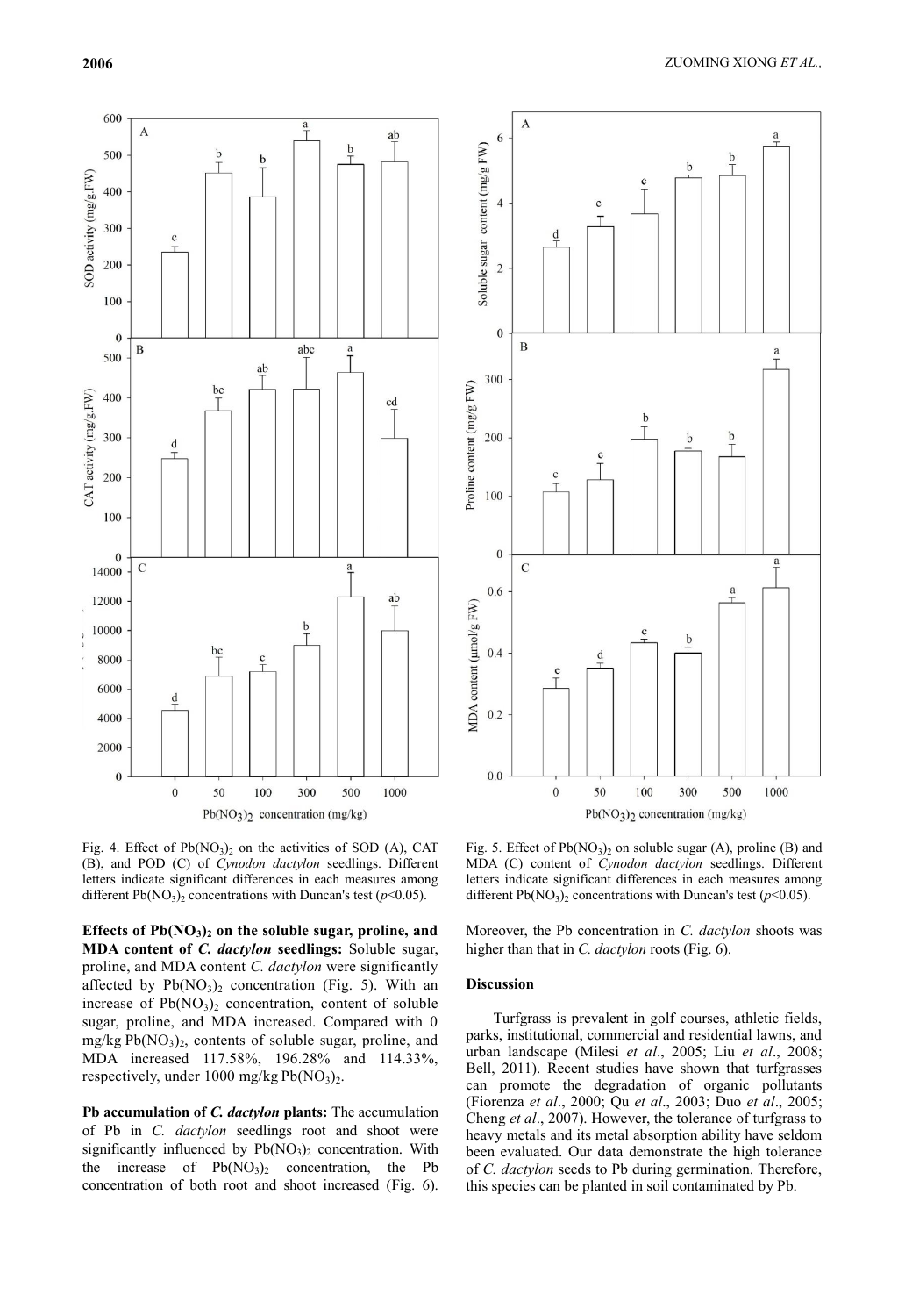

Fig. 6. Effect of  $Pb(NO<sub>3</sub>)<sub>2</sub>$  on Pb content in root and shoot of *Cynodon dactylon* seedlings. Different letters indicate significant differences in Pb contents of root or shoot with Duncan's test (*p*<0.05). A significant difference was observed between the Pb content of root and shoot for each  $Pb(NO<sub>3</sub>)<sub>2</sub>$ concentration  $(p<0.05)$ .

Germination is a key stage in plant life history (Jiang *et al*., 2018). Gaining a better understanding the effects of Pb solutions on seed germination is of great importance for accumulating knowledge about the revegetation of soil contaminated by Pb through the direct seeding method. The results of the present study demonstrate *C. dactylon* seeds have a germination rate of 50% for 731 mg/kg  $Pb(NO<sub>3</sub>)<sub>2</sub>$  at 15/25°C (Fig. 1). Obviously, this species has a high tolerance level to Pb. Germination of *Lepidium sativum* and *Sinapis alba* seeds decreased when the concentration of Pb was above 0.01%, and was totally inhibited when the concentration reached 0.5% (Piotrowska *et al*., 2009; Baskin & Baskin, 2014). Germination of *Eruca sativa* seeds in 1.5 and 2 mmol/L Pb was slightly higher than that in 0 mM Pb (control). However, in 2.5, 3.0, and 3.5 mmol/L Pb, its germination is significantly lower than that in the control (Faheed, 2005).

At 100 mg/kg  $Pb(NO<sub>3</sub>)<sub>2</sub>$ , root length decreased significantly (Fig. 2). The root and shoot were different in length between the control and 1000 mg/kg  $Pb(NO<sub>3</sub>)<sub>2</sub>$ . Therefore, it seems that root has higher sensitivity to Pb. Similar results have also been reported in *Brassica pekinensis* (Xiong, 1998), *Sesamum indicum* (Kumar *et al.,* 1993), *Sinapis alba* (Fargašová, 1994), and in *Lactuca sativa* and *Raphanus sativus* (Nwosu *et al.,* 1995). Roots are more sensitive to heavy metals because they are the absorptive organ which is affected earlier and subjected to heavy metal accumulation when compared with shoots. This also explains why the length of root is commonly used to evaluate the ability of plants to tolerate heavy metals (Xiong, 1998).

Lead stress causes the inhibition of photosynthesis in plants (Xiong *et al.,* 2006; Cenkci *et al.,* 2010). The chlorophyll level in several plant species decreased under the impact of heavy metals. The total chlorophyll content of the two wheat varieties decreased by 50% and 70% under the application of Cd and Pb, respectively (Oncel *et al*., 2000). In *C. dactylon*, both Chl a and Chl b decreased with an increase of  $Pb(NO<sub>3</sub>)<sub>2</sub>$  concentration

(Fig. 3). The inhibition of the enzymes activities responsible for chlorophyll biosynthesis is likely to decrease the content of chlorophyll related to heavy metal stress (Vodnik *et al*., 1999).

The tolerance of *C. dactylon* to Pb during germination can also be reflected by different physiological parameters. Organic solutes determine the osmotic adjustment that occurs in plants (Martino *et al*., 2003). Seeds of *C. dactylon* accumulated high levels of soluble sugar and proline during germination under different Pb treatments (Fig. 5). Obviously, *C. dactylon* can tolerate high concentrations of Pb by increasing the organic solute content of the plants. These organic solutes may include various enzymes (Rauser, 1995; Srivastava *et al*., 2004).

Lead pollution will also result in enhanced ROS generation (Verma & Dubey, 2003). Our results indicate that SOD activity in actively growing *C. dactylon* seedlings increased with an increase in the Pb concentration. It is believed that SOD provides plants with the first line of defense against ROS because SOD acts on superoxide radicals, which are precursors of other ROS (Fatima & Ahmad, 2005). Substrate induction can also explain the increase of CAT (Reddy & Kumar, 2005). As a stress enzyme, POD has a broad specificity for phenolic substrates (Reddy & Kumar, 2005). The increase of POD is related to Pb stress, which indicates it is an intrinsic defense tool (Verma & Dubey, 2003).

With the increase of  $Pb(NO<sub>3</sub>)<sub>2</sub>$  concentration, Pb concentration of both root and shoot increased. Moreover, Pb concentration in *C. dactylon* shoots was higher than that in *C. dactylon* roots (Fig. 6). A higher shoot/root ratio of heavy metal accumulation content is of great significance to the phytoremediation of soils polluted by heavy metal. Only by harvesting the aboveground part of the plant can the heavy metal contaminated soil be remediated, thus simplifying this agricultural practice. The translocation of Pb in plants is an important factor determining the distribution of Pb in different plant tissues. The translocation of heavy metal in plants involves several physiological, biochemical, and anatomical mechanisms (Salt *et al*., 1995), thereby complicating the accumulation and distribution of heavy metal in aboveground tissues. However, little is known about the absorption, compartmentalization, and translocation of heavy metals in turfgrasses and the relevant mechanisms, or the degradation mechanism of toxic organics by turfgrass. If a large amount of heavy metal can be translocated from the ground, the lawn grass species can be harvested (Kumar *et al*., 1995). Heavy metals can be effectively removed from the polluted soil through the removal of turfgrass clippings.

### **Conclusion**

Seeds of *C. dactylon* have high tolerance to Pb, while *C. dactylon* seedlings have high Pb tolerance and accumulation Pb rate. The contents of Pb in shoots and roots indicate that the species could be a Pbaccumulator. Seeds and plants of *C. dactylon* have a high tolerance to Pb, showing that this species directly can be sown in soil contaminated by Pb and can be used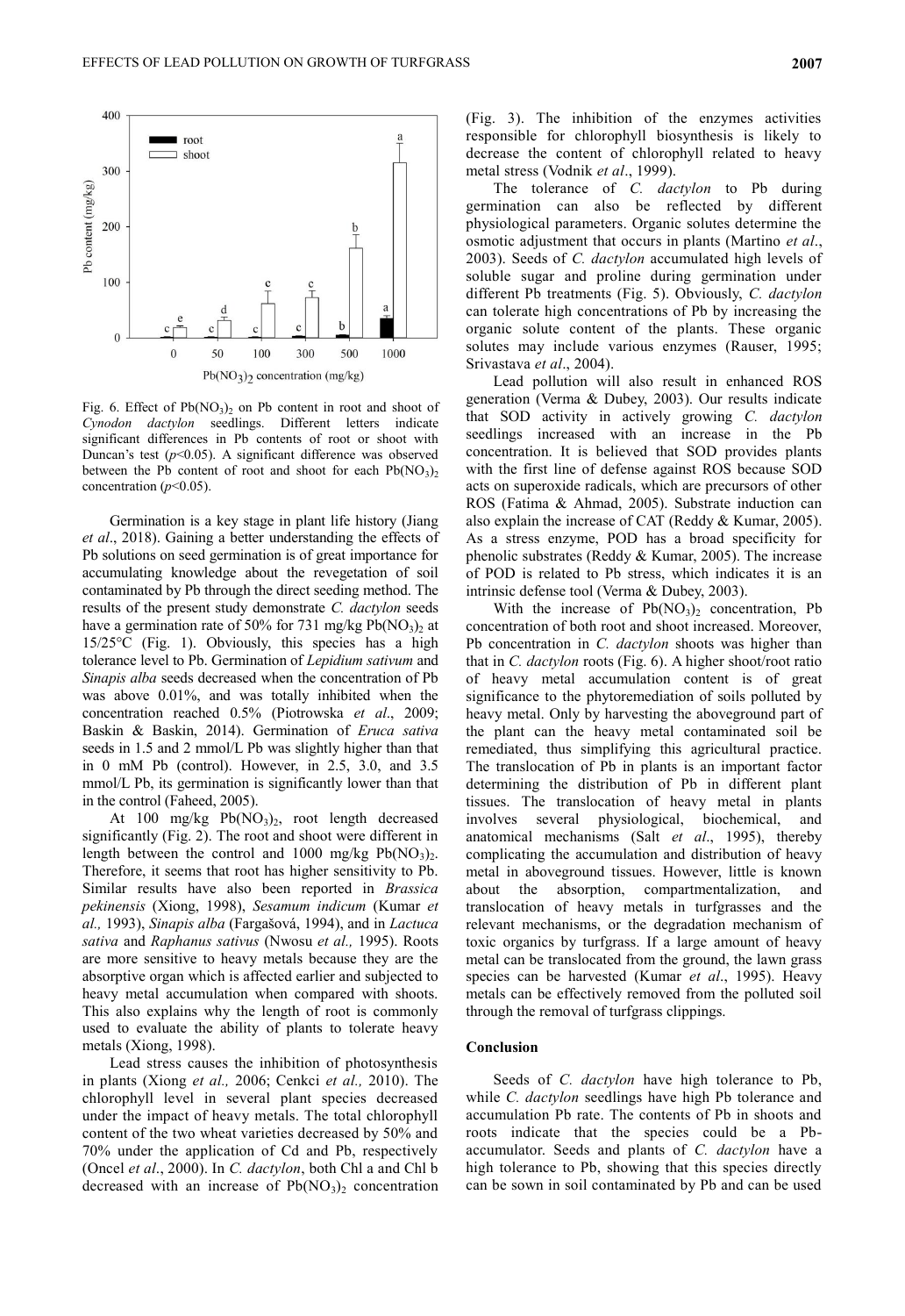for phytoremediation and revegetation. However, it is unknown whether soil properties can positively or negatively influence the level of Pb resistance and absorption from soil. Multivariate experiments will be carried out in the future to answer this question.

# **Acknowledgments**

This study was supported by the Kunshan Ecological Agriculture Program (Grant No. KN1715), and the Northern Jiangsu Science and Technology Program (Grant No. SZ-HA2017023).

### **References**

- Baskin, C.C and J.M. Baskin. 2014. *Seeds: ecology, biogeography, and evolution of dormancy and germination*. 2nd edn. Academic Press, San Diego.
- Bell, G.E. 2011. *Turfgrass physiology and ecology: Advanced management principles*. Cambridge University Press, London.
- Blaylock, M.J., D.E. Salt, S. Dushenkov, O. Zakharova, C. Gussman, Y. Kapulnik, B.D. Ensley and I. Raskin. 1997. Enhanced accumulation of Pb in Indian mustard by soilapplied chelating agents. *Environ. Sci. Technol.,* 31: 860-865.
- Cenkci, S., I.H. Ciğerci, M. Yıldız, C. Özay, A. Bozdağ and H. Terzi. 2010. Lead contamination reduces chlorophyll biosynthesis and genomic template stability in *Brassica rapa* L. *Environ. Exp. Bot.,* 67: 467-473.
- Chen, H., Y. Teng, S. Lu, Y. Wang and J. Wang. 2015. Contamination features and health risk of soil heavy metals in China. *Sci. Total. Environ.,* 512: 143-153.
- Cheng, H., W. Xu, J. Liu, Q. Zhao, Y. He and G. Chen. 2007. Application of composted sewage sludge CSS as a soil amendment for turfgrass growth. *Ecol. Eng.,* 29: 96-104.
- Duan, B., Y. Lu, C. Yin, O. Junttila and C. Li. 2005. Physiological responses to drought and shade in two contrasting *Picea asperata* populations. *Physiol. Plant.,*  124: 476-484.
- Duo, L.A., Y.B. Gao and S.L. Zhao. 2005. Heavy metal accumulation and ecological responses of turfgrass to rubbish compost with EDTA addition. *J. Integ. Plant Biol.,* 47: 1047-1054.
- Faheed, F.A. 2005. Effect of lead stress on the growth and metabolism of *Eruca sativa* M. seedlings. *Acta Agron. Hung.,* 53: 319-327.
- Fargašová, A. 1994. Effect of Pb, Cd, Hg, As, and Cr on germination and root growth of *Sinapis alba* seeds. *Bull Environ. Contam. Toxicol.,* 52: 452-456.
- Fatima, R.A and M. Ahmad. 2005. Certain antioxidant enzymes of *Allium cepa* as biomarkers for the detection of toxic heavy metals in wastewater. *Sci. Total Environ.,* 346: 256-273.
- Fiorenza, S., C.L. Oubre and C.H. Ward. 2000. *Phytoremediation of hydrocarbon-contaminated soil.* CRC Press, Boca Raton.
- García-Limones, C., G. Dorado, J.A. Navas-Cortés, R.M. Jiménez-Díaz and M. Tena. 2002. Changes in the redox status of chickpea roots in response to infection by *Fusarium oxysporum* f. sp. *ciceris*: apoplastic antioxidant enzyme activities and expression of oxidative stress-related genes. *Plant Biol.,* 11: 194-203.
- Gupta, D.K., H.G. Huang, X.E. Yang, B.H.N. Razafindrabe and M. Inouhe. 2010. The detoxification of lead in *Sedum alfredii* H. is not related to phytochelatins but the glutathione. *J. Hazard Mater.,* 177: 437-444.
- Huang, J.W., J. Chen, W.R. Berti and S.D. Cunningham. 1997. Phytoremediation of lead-contaminated soils: Role of synthetic chelates in lead phytoextraction. *Environ. Sci. Technol.,* 31: 800-805.
- Jarvis, M.D. and D.W.M. Leung. 2001. Chelated lead transport in *Chamaecytisus proliferus* Lf. link ssp. *proliferus* var. *palmensis* H. Christ.: an ultrastructural study. *Plant Sci.,*  161: 433-441.
- Jiang, L., L. Wang and C.Y. Tian. 2018. High lithium tolerance of *Apocynum venetum* seeds during germination. *Environ. Sci. Pollut. Res.,* 25: 5040-5046.
- Kumar, G. and R.P. Singh. 1993. Nitrate assimilation and biomass production in S*esamum indicum* L. Seedlings in a lead enriched environment. *Water Air Soil Poll.,* 66: 163-171.
- Kumar, P.N., V. Dushenkov, H. Motto and I. Raskin. 1995. Phytoextraction: the use of plants to remove heavy metals from soils. *Environ. Sci. Technol.,* 29: 1232-1238.
- Kushwaha, A., N. Hans, S. Kumar and R. Rani. 2018. A critical review on speciation, mobilization and toxicity of lead in soil-microbe-plant system and bioremediation strategies. *Ecotox. Environ. Safe.,* 147: 1035-1045.
- Li, H.S. 2000. *Experimental principles and techniques of plant physiology and biochemis.* Higher Education Press, Beijing, China.
- Lichtenthaler, H.K. 1987. Chlorophylls and carotenoids: pigments of photosynthetic biomembranes. *Method Enzymol.,* 148: 350-382.
- Liu, D., T.Q. Li, X.F. Jin, X.E. Yang, E. Islam and Q. Mahmood. 2008. Lead induced changes in the growth and antioxidant metabolism of the lead accumulating and non-accumulating ecotypes of *Sedum alfredii. J. Integ. Plant Biol.,* 50: 129-140.
- Maestri, E., M. Marmiroli, G. Visioli and N. Marmiroli. 2010. Metal tolerance and hyperaccumulation: costs and trade-offs between traits and environment. *Environ. Exp. Bot.,* 68: 1-13.
- Martino, C., S. Delfine, R. Pizzuto, F., Loreto and A. Fuggi. 2003. Free amino acids and glycine betaine in leaf osmoregulation of spinach responding to increasing salt stress. *New Phytol.,* 158: 455-463.
- Milesi, C., S.W. Running, C.D. Elvidge, J.B. Dietz, B.T. Tuttle and R.R. Nemani. 2005. Mapping and modeling the biogeochemical cycling of turf grasses in the United States. *Environ. Manag.,* 36: 426-438.
- Nwosu, J.U., A.K. Harding and G. Linder. 1995. Cadmium and lead uptake by edible crops grown in a silt loam soil. *Bull. Environ. Contam. Toxicol.,* 54: 570-578.
- Öncel, I., Y. Keleş and A.S. Üstün. 2000. Interactive effects of temperature and heavy metal stress on the growth and some biochemical compounds in wheat seedlings. *Environ. Pollut.,* 107: 315-320.
- Piotrowska, A., A. Bajguz, B. Godlewska-Żyłkiewicz, R. Czerpak and M. Kamińska. 2009. Jasmonic acid as modulator of lead toxicity in aquatic plant *Wolffia arrhiza*  (Lemnaceae). *Environ. Exp. Bot.,* 66: 507-513.
- Qu, R.L., D. Li, R. Du and R. Qu. 2003. Lead uptake by roots of four turfgrass species in hydroponic cultures. *Hort. Sci.,* 38: 623-626.
- Rauser, W.E. 1995. Phytochelatins and related peptides. Structure, biosynthesis, and function. *Plant Physiol.,* 109: 1141-1149.
- Reddy, A.M., S.G. Kumar, G. Jyothsnakumari, S. Thimmanaik and C. Sudhakar. 2005. Lead induced changes in antioxidant metabolism of horsegram *Macrotyloma uniflorum* Verdc. and bengalgram *Cicer arietinum* L. *Chemosphere,* 60: 97-104.
- Rodríguez-Barranco, M., M. Lacasaña, C. Aguilar-Garduño, J. Alguacil, F. Gil, B. González-Alzaga and A. Rojas-García. 2013. Association of arsenic, cadmium and manganese exposure with neurodevelopment and behavioural disorders in children: a systematic review and meta-analysis. *Sci. Total Environ.,* 454: 562-577.